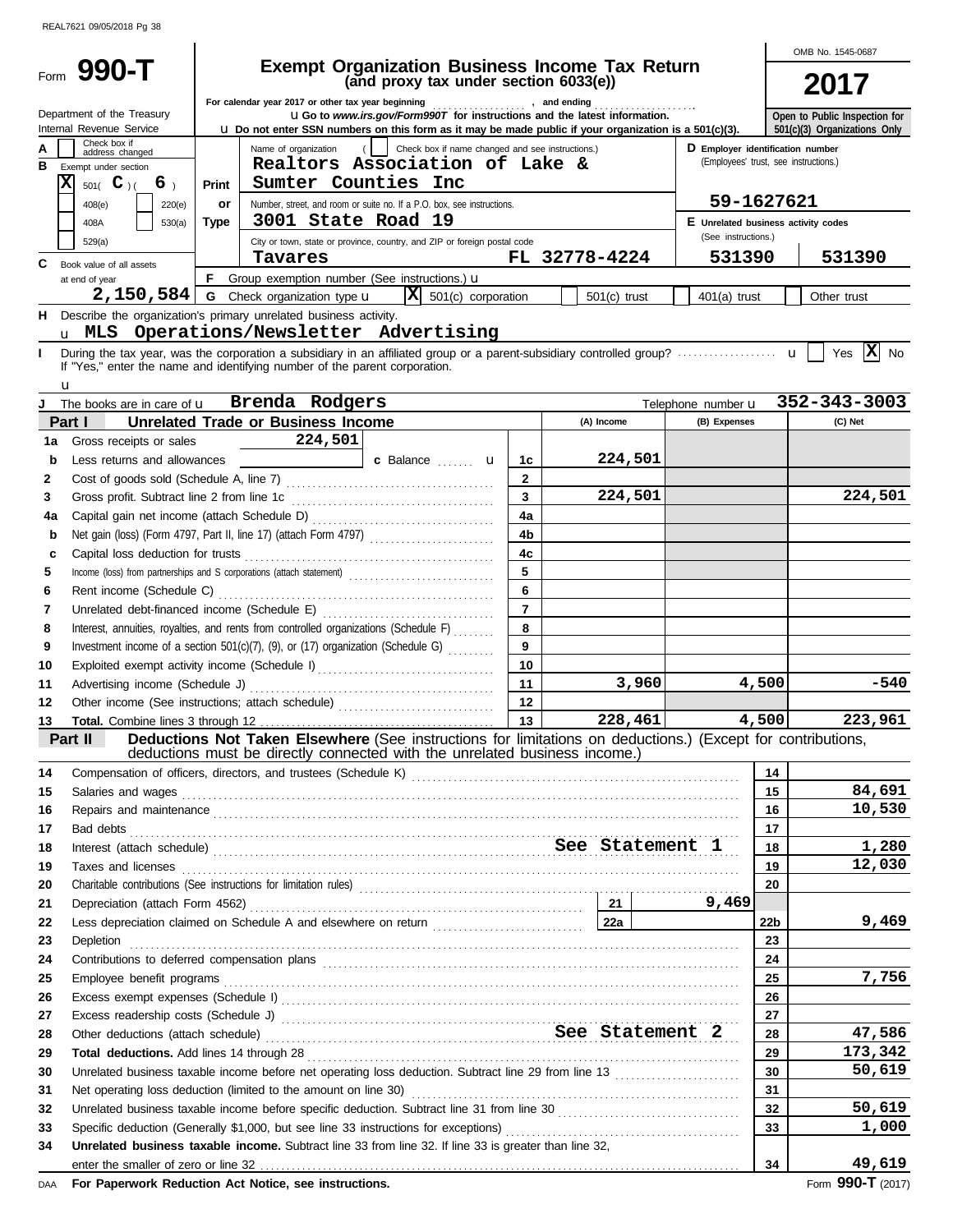|                 | REAL7621 09/05/2018 Pg 39                                                                                                                                                                                                                                                                                                 |                    |                          |                |                                                                                         |
|-----------------|---------------------------------------------------------------------------------------------------------------------------------------------------------------------------------------------------------------------------------------------------------------------------------------------------------------------------|--------------------|--------------------------|----------------|-----------------------------------------------------------------------------------------|
|                 | Realtors Association of Lake &<br>Form 990-T (2017)                                                                                                                                                                                                                                                                       | 59-1627621         |                          |                | Page 2                                                                                  |
|                 | <b>Tax Computation</b><br>Part III                                                                                                                                                                                                                                                                                        |                    |                          |                |                                                                                         |
| 35              | Organizations Taxable as Corporations. See instructions for tax computation. Controlled group                                                                                                                                                                                                                             |                    |                          |                |                                                                                         |
|                 | members (sections 1561 and 1563) check here $\mathbf{u}$   See instructions and:                                                                                                                                                                                                                                          |                    |                          |                |                                                                                         |
| a               | Enter your share of the \$50,000, \$25,000, and \$9,925,000 taxable income brackets (in that order):<br>$(2)$ \$<br>$\vert$ (3) $\vert$ \$<br>$(1)$   \$                                                                                                                                                                  |                    |                          |                |                                                                                         |
| b               | Enter organization's share of: (1) Additional 5% tax (not more than \$11,750)                                                                                                                                                                                                                                             |                    |                          |                |                                                                                         |
|                 |                                                                                                                                                                                                                                                                                                                           |                    |                          |                |                                                                                         |
| c               |                                                                                                                                                                                                                                                                                                                           |                    |                          | 35c            | 7,443                                                                                   |
| 36              | <b>Trusts Taxable at Trust Rates.</b> See instructions for tax computation. Income tax on                                                                                                                                                                                                                                 |                    |                          |                |                                                                                         |
|                 |                                                                                                                                                                                                                                                                                                                           |                    |                          | 36             |                                                                                         |
| 37              |                                                                                                                                                                                                                                                                                                                           |                    |                          | 37             |                                                                                         |
| 38              | Alternative minimum tax encourance and contact the minimum tax and contact the minimum tax encourance and alternative minimum tax                                                                                                                                                                                         |                    |                          | 38             |                                                                                         |
| 39              |                                                                                                                                                                                                                                                                                                                           |                    |                          | 39             |                                                                                         |
| 40              |                                                                                                                                                                                                                                                                                                                           |                    |                          | 40             | 7,443                                                                                   |
|                 | Part IV<br><b>Tax and Payments</b>                                                                                                                                                                                                                                                                                        |                    |                          |                |                                                                                         |
| 41a             | Foreign tax credit (corporations attach Form 1118; trusts attach Form 1116)                                                                                                                                                                                                                                               | 41a                |                          |                |                                                                                         |
| b               |                                                                                                                                                                                                                                                                                                                           | 41b                |                          |                |                                                                                         |
| c               |                                                                                                                                                                                                                                                                                                                           | 41с                |                          |                |                                                                                         |
| d               |                                                                                                                                                                                                                                                                                                                           |                    |                          |                |                                                                                         |
| е               |                                                                                                                                                                                                                                                                                                                           |                    |                          | 41e            |                                                                                         |
| 42              |                                                                                                                                                                                                                                                                                                                           |                    |                          | 42             | 7,443                                                                                   |
| 43              | Form 4255<br>Check if from:                                                                                                                                                                                                                                                                                               |                    |                          | 43             |                                                                                         |
| 44              | Total tax. Add lines 42 and 43 <b>Construction</b> 43 <b>Construction</b> 4 <b>Construction</b> 6 <b>Construction</b> 6 <b>Construction</b> 6 <b>Construction</b> 6 <b>Construction</b> 6 <b>Construction</b> 6 <b>Construction</b> 6 <b>Construction</b> 6 <b>Construction</b> 6 <b>Co</b>                               |                    |                          | 44             | 7,443                                                                                   |
| 45a             |                                                                                                                                                                                                                                                                                                                           | 45a                |                          |                |                                                                                         |
| b               |                                                                                                                                                                                                                                                                                                                           | 45b                |                          |                |                                                                                         |
| c               |                                                                                                                                                                                                                                                                                                                           | 45с                |                          |                |                                                                                         |
| d               | Foreign organizations: Tax paid or withheld at source (see instructions) [                                                                                                                                                                                                                                                | 45d                |                          |                |                                                                                         |
| е               |                                                                                                                                                                                                                                                                                                                           | 45e                |                          |                |                                                                                         |
| f               | Credit for small employer health insurance premiums (Attach Form 8941) [                                                                                                                                                                                                                                                  | 45f                |                          |                |                                                                                         |
| g               | Other credits and payments: 1 Form 2439                                                                                                                                                                                                                                                                                   |                    |                          |                |                                                                                         |
|                 | Other $\frac{\ }{\ }$ Total <b>u</b> $\frac{1}{45g}$                                                                                                                                                                                                                                                                      |                    |                          |                |                                                                                         |
| 46              |                                                                                                                                                                                                                                                                                                                           |                    |                          | 46             |                                                                                         |
| 47              |                                                                                                                                                                                                                                                                                                                           |                    |                          | 47             | 236                                                                                     |
| 48              |                                                                                                                                                                                                                                                                                                                           |                    | u                        | 48             | 7,679                                                                                   |
| 49              |                                                                                                                                                                                                                                                                                                                           |                    |                          | 49             |                                                                                         |
| 50              | Enter the amount of line 49 you want: Credited to 2018 estimated tax $\mathbf u$                                                                                                                                                                                                                                          | <b>Refunded LI</b> |                          | 50             |                                                                                         |
|                 | Part V<br>Statements Regarding Certain Activities and Other Information (see instructions)                                                                                                                                                                                                                                |                    |                          |                |                                                                                         |
| 51              | At any time during the 2017 calendar year, did the organization have an interest in or a signature or other authority                                                                                                                                                                                                     |                    |                          |                | Yes<br>No.                                                                              |
|                 | over a financial account (bank, securities, or other) in a foreign country? If YES, the organization may have to file                                                                                                                                                                                                     |                    |                          |                |                                                                                         |
|                 | FinCEN Form 114, Report of Foreign Bank and Financial Accounts. If YES, enter the name of the foreign country                                                                                                                                                                                                             |                    |                          |                |                                                                                         |
|                 |                                                                                                                                                                                                                                                                                                                           |                    |                          |                | X                                                                                       |
| 52              | During the tax year, did the organization receive a distribution from, or was it the grantor of, or transferor to, a foreign trust?                                                                                                                                                                                       |                    |                          |                | X                                                                                       |
|                 | If YES, see instructions for other forms the organization may have to file.                                                                                                                                                                                                                                               |                    |                          |                |                                                                                         |
| 53              | Enter the amount of tax-exempt interest received or accrued during the tax year <b>u</b>                                                                                                                                                                                                                                  |                    |                          |                |                                                                                         |
|                 | Under penalties of perjury, I declare that I have examined this return, including accompanying schedules and statements, and to the best of my knowledge and belief, it is<br>true, correct, and complete. Declaration of preparer (other than taxpayer) is based on all information of which preparer has any knowledge. |                    |                          |                |                                                                                         |
| <b>Sign</b>     |                                                                                                                                                                                                                                                                                                                           |                    |                          |                | May the IRS discuss this return<br>with the preparer shown below<br>(see instructions)? |
| <b>Here</b>     | u<br><b>U</b> CEO/Corp                                                                                                                                                                                                                                                                                                    | Secretary          |                          |                | x <br>Yes<br>No                                                                         |
|                 | Signature of officer<br>Title<br>Date                                                                                                                                                                                                                                                                                     |                    |                          |                |                                                                                         |
|                 | Print/Type preparer's name<br>Preparer's signature                                                                                                                                                                                                                                                                        |                    | Date                     | Check          | PTIN<br>if                                                                              |
| Paid            | David C. Logan, CPA<br>David C. Logan, CPA                                                                                                                                                                                                                                                                                |                    | 09/05/18   self-employed |                | P00313463                                                                               |
| Preparer        | & McCullough,<br>Bowyer<br>Logan,<br>Firm's name                                                                                                                                                                                                                                                                          | P.A.               |                          | Firm's $EIN$ } | 59-3454152                                                                              |
| <b>Use Only</b> | 2310 S Bay St                                                                                                                                                                                                                                                                                                             |                    |                          |                |                                                                                         |
|                 | Eustis, FL<br>32726-6361<br>Firm's address                                                                                                                                                                                                                                                                                |                    | Phone no.                |                | 352-483-1100                                                                            |
|                 |                                                                                                                                                                                                                                                                                                                           |                    |                          |                | Form 990-T (2017)                                                                       |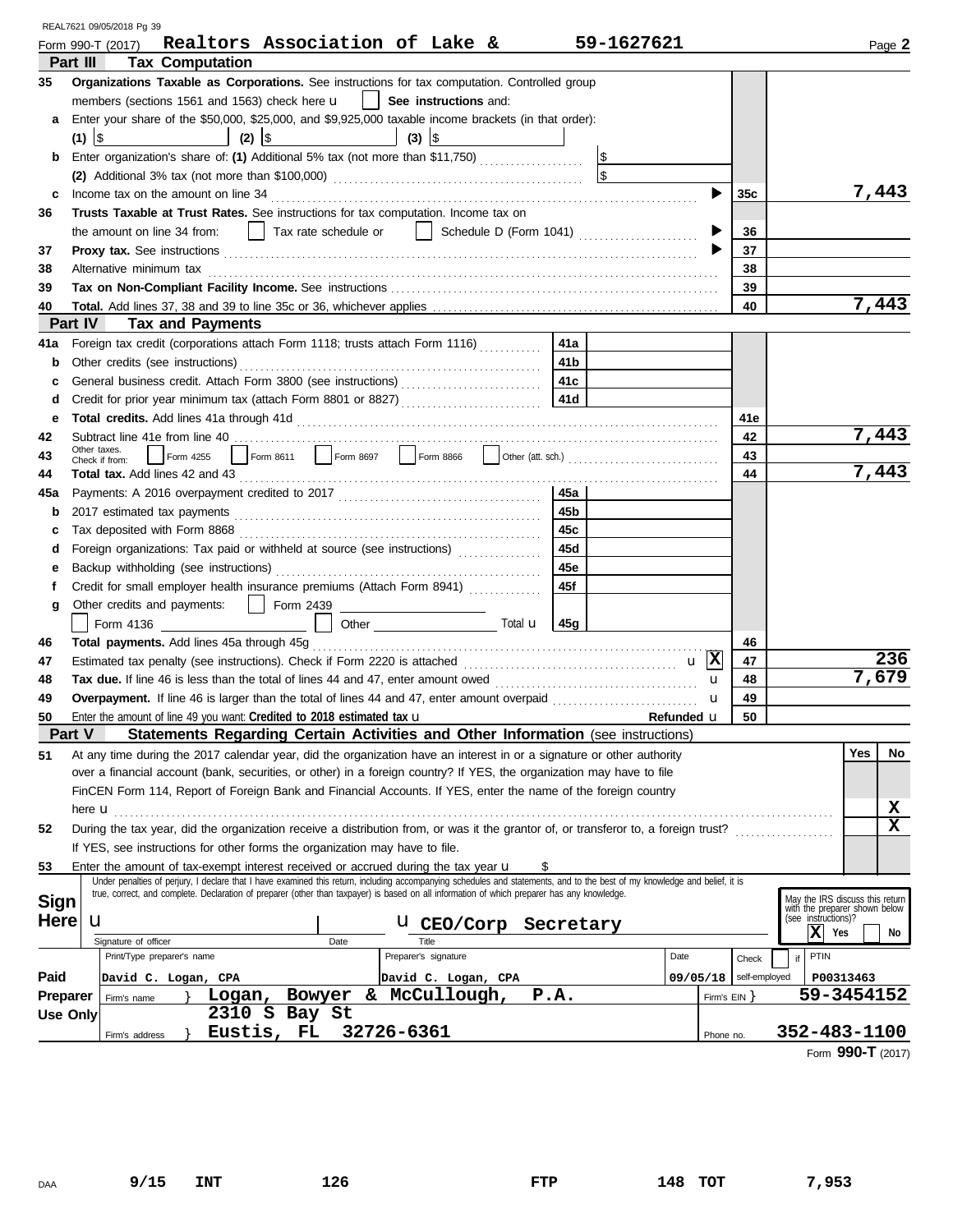REAL7621 09/05/2018 Pg 40

|                  | Form 990-T (2017) Realtors Association of Lake &                                                               |                                             |       |          |                                   |                                                  |  | 59-1627621                                                            |                                                          |     | Page 3 |
|------------------|----------------------------------------------------------------------------------------------------------------|---------------------------------------------|-------|----------|-----------------------------------|--------------------------------------------------|--|-----------------------------------------------------------------------|----------------------------------------------------------|-----|--------|
|                  | <b>Schedule A – Cost of Goods Sold.</b> Enter method of inventory valuation u                                  |                                             |       |          |                                   |                                                  |  |                                                                       |                                                          |     |        |
| 1                | Inventory at beginning of year                                                                                 | 1                                           |       |          | 6                                 |                                                  |  | 6                                                                     |                                                          |     |        |
| 2                |                                                                                                                | $\mathbf{2}$                                |       |          | Cost of goods sold. Subtract<br>7 |                                                  |  |                                                                       |                                                          |     |        |
| 3                | Cost of labor                                                                                                  | $\overline{\mathbf{3}}$                     |       |          |                                   | line 6 from line 5. Enter here and               |  |                                                                       |                                                          |     |        |
| 4a               | Additional sec. 263A costs                                                                                     |                                             |       |          |                                   |                                                  |  |                                                                       | $\overline{7}$                                           |     |        |
|                  | (attach schedule)                                                                                              | 4a                                          |       |          | 8                                 | Do the rules of section 263A (with respect to    |  |                                                                       |                                                          | Yes | No     |
| b                | .<br>Other costs                                                                                               | 4b                                          |       |          |                                   | property produced or acquired for resale) apply  |  |                                                                       |                                                          |     |        |
| 5                | (attach schedule)<br><b>Total.</b> Add lines 1 through 4b                                                      | 5                                           |       |          |                                   | to the organization?                             |  |                                                                       |                                                          |     |        |
|                  | Schedule C - Rent Income (From Real Property and Personal Property Leased With Real Property)                  |                                             |       |          |                                   |                                                  |  |                                                                       |                                                          |     |        |
|                  | (see instructions)                                                                                             |                                             |       |          |                                   |                                                  |  |                                                                       |                                                          |     |        |
|                  | 1. Description of property                                                                                     |                                             |       |          |                                   |                                                  |  |                                                                       |                                                          |     |        |
| (1)              | N/A                                                                                                            |                                             |       |          |                                   |                                                  |  |                                                                       |                                                          |     |        |
| (2)              |                                                                                                                |                                             |       |          |                                   |                                                  |  |                                                                       |                                                          |     |        |
| (3)              |                                                                                                                |                                             |       |          |                                   |                                                  |  |                                                                       |                                                          |     |        |
| (4)              |                                                                                                                |                                             |       |          |                                   |                                                  |  |                                                                       |                                                          |     |        |
|                  |                                                                                                                | 2. Rent received or accrued                 |       |          |                                   |                                                  |  |                                                                       |                                                          |     |        |
|                  | (a) From personal property (if the percentage of rent                                                          |                                             |       |          |                                   | (b) From real and personal property (if the      |  |                                                                       | 3(a) Deductions directly connected with the income       |     |        |
|                  | for personal property is more than 10% but not                                                                 |                                             |       |          |                                   | percentage of rent for personal property exceeds |  |                                                                       | in columns 2(a) and 2(b) (attach schedule)               |     |        |
| more than 50%)   |                                                                                                                |                                             |       |          |                                   | 50% or if the rent is based on profit or income) |  |                                                                       |                                                          |     |        |
|                  |                                                                                                                |                                             |       |          |                                   |                                                  |  |                                                                       |                                                          |     |        |
| (1)              |                                                                                                                |                                             |       |          |                                   |                                                  |  |                                                                       |                                                          |     |        |
| (2)              |                                                                                                                |                                             |       |          |                                   |                                                  |  |                                                                       |                                                          |     |        |
| (3)              |                                                                                                                |                                             |       |          |                                   |                                                  |  |                                                                       |                                                          |     |        |
| (4)              |                                                                                                                |                                             | Total |          |                                   |                                                  |  |                                                                       |                                                          |     |        |
| Total            |                                                                                                                |                                             |       |          |                                   |                                                  |  | (b) Total deductions.                                                 |                                                          |     |        |
|                  | (c) Total income. Add totals of columns 2(a) and 2(b). Enter<br>here and on page 1, Part I, line 6, column (A) |                                             |       |          |                                   |                                                  |  | Enter here and on page 1,<br>Part I, line 6, column $(B)$ $\mathbf u$ |                                                          |     |        |
|                  | Schedule E - Unrelated Debt-Financed Income (see instructions)                                                 |                                             |       |          |                                   | u                                                |  |                                                                       |                                                          |     |        |
|                  |                                                                                                                |                                             |       |          |                                   |                                                  |  |                                                                       |                                                          |     |        |
|                  |                                                                                                                |                                             |       |          |                                   | 2. Gross income from or                          |  | 3. Deductions directly connected with or allocable to                 | debt-financed property                                   |     |        |
|                  | 1. Description of debt-financed property                                                                       |                                             |       |          | allocable to debt-financed        |                                                  |  |                                                                       |                                                          |     |        |
|                  |                                                                                                                |                                             |       | property |                                   |                                                  |  | (a) Straight line depreciation<br>(attach schedule)                   | (b) Other deductions<br>(attach schedule)                |     |        |
|                  | N/A                                                                                                            |                                             |       |          |                                   |                                                  |  |                                                                       |                                                          |     |        |
| (1)              |                                                                                                                |                                             |       |          |                                   |                                                  |  |                                                                       |                                                          |     |        |
| (2)              |                                                                                                                |                                             |       |          |                                   |                                                  |  |                                                                       |                                                          |     |        |
| (3)              |                                                                                                                |                                             |       |          |                                   |                                                  |  |                                                                       |                                                          |     |        |
| (4)              |                                                                                                                | 5. Average adjusted basis                   |       |          |                                   |                                                  |  |                                                                       |                                                          |     |        |
|                  | 4. Amount of average<br>acquisition debt on or                                                                 | of or allocable to                          |       |          |                                   | 6. Column                                        |  | 7. Gross income reportable                                            | 8. Allocable deductions                                  |     |        |
|                  | allocable to debt-financed                                                                                     | debt-financed property<br>(attach schedule) |       |          |                                   | 4 divided<br>by column 5                         |  | (column 2 x column 6)                                                 | (column 6 x total of columns)<br>$3(a)$ and $3(b)$ )     |     |        |
|                  | property (attach schedule)                                                                                     |                                             |       |          |                                   |                                                  |  |                                                                       |                                                          |     |        |
| (1)              |                                                                                                                |                                             |       |          |                                   | %                                                |  |                                                                       |                                                          |     |        |
| (2)              |                                                                                                                |                                             |       |          |                                   | %                                                |  |                                                                       |                                                          |     |        |
| (3)              |                                                                                                                |                                             |       |          |                                   | %                                                |  |                                                                       |                                                          |     |        |
| $\left(4\right)$ |                                                                                                                |                                             |       |          |                                   | %                                                |  |                                                                       |                                                          |     |        |
|                  |                                                                                                                |                                             |       |          |                                   |                                                  |  | Enter here and on page 1,<br>Part I, line 7, column (A).              | Enter here and on page 1,<br>Part I, line 7, column (B). |     |        |
|                  |                                                                                                                |                                             |       |          |                                   |                                                  |  |                                                                       |                                                          |     |        |
|                  |                                                                                                                |                                             |       |          |                                   |                                                  |  |                                                                       |                                                          |     |        |
|                  |                                                                                                                |                                             |       |          |                                   |                                                  |  | $\mathbf u$                                                           |                                                          |     |        |

Form **990-T** (2017)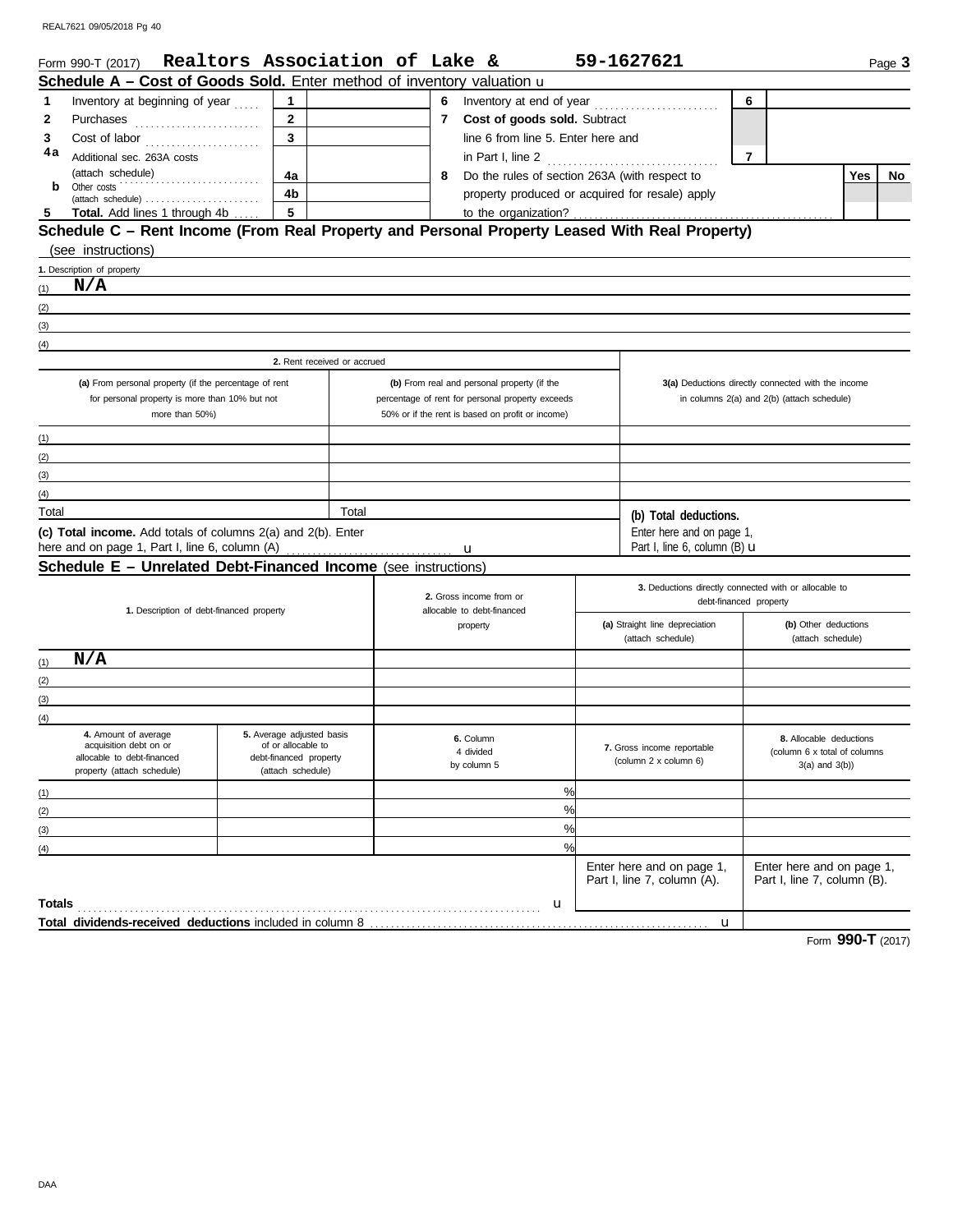| REAL7621 09/05/2018 Pg 41<br>Form 990-T (2017)                                                                | Realtors Association of Lake & |                                                                                            |                                                            |                                                          |                                                                                                                                       |                          |                                                                              | 59-1627621                                                                        |                                                                                           |  | Page 4                                                                                          |
|---------------------------------------------------------------------------------------------------------------|--------------------------------|--------------------------------------------------------------------------------------------|------------------------------------------------------------|----------------------------------------------------------|---------------------------------------------------------------------------------------------------------------------------------------|--------------------------|------------------------------------------------------------------------------|-----------------------------------------------------------------------------------|-------------------------------------------------------------------------------------------|--|-------------------------------------------------------------------------------------------------|
| Schedule F - Interest, Annuities, Royalties, and Rents From Controlled Organizations (see instructions)       |                                |                                                                                            |                                                            |                                                          |                                                                                                                                       |                          |                                                                              |                                                                                   |                                                                                           |  |                                                                                                 |
|                                                                                                               |                                |                                                                                            |                                                            |                                                          | <b>Exempt Controlled Organizations</b>                                                                                                |                          |                                                                              |                                                                                   |                                                                                           |  |                                                                                                 |
| 1. Name of controlled<br>organization                                                                         |                                | 2. Employer<br>identification number                                                       |                                                            | 3. Net unrelated income<br>(loss) (see instructions)     |                                                                                                                                       |                          | 4. Total of specified<br>payments made                                       |                                                                                   | 5. Part of column 4 that is<br>included in the controlling<br>organization's gross income |  | 6. Deductions directly<br>connected with income<br>in column 5                                  |
| $(1)$ N/A                                                                                                     |                                |                                                                                            |                                                            |                                                          |                                                                                                                                       |                          |                                                                              |                                                                                   |                                                                                           |  |                                                                                                 |
| (2)                                                                                                           |                                |                                                                                            |                                                            |                                                          |                                                                                                                                       |                          |                                                                              |                                                                                   |                                                                                           |  |                                                                                                 |
| (3)                                                                                                           |                                |                                                                                            |                                                            |                                                          |                                                                                                                                       |                          |                                                                              |                                                                                   |                                                                                           |  |                                                                                                 |
| (4)                                                                                                           |                                |                                                                                            |                                                            |                                                          |                                                                                                                                       |                          |                                                                              |                                                                                   |                                                                                           |  |                                                                                                 |
| Nonexempt Controlled Organizations                                                                            |                                |                                                                                            |                                                            |                                                          |                                                                                                                                       |                          |                                                                              |                                                                                   |                                                                                           |  |                                                                                                 |
| 7. Taxable Income                                                                                             |                                | 8. Net unrelated income<br>(loss) (see instructions)                                       |                                                            |                                                          | 9. Total of specified<br>payments made                                                                                                |                          |                                                                              | included in the controlling                                                       | 10. Part of column 9 that is<br>organization's gross income                               |  | 11. Deductions directly<br>connected with income in<br>column 10                                |
| <u> 1989 - Johann Barbara, martxa alemaniar a</u><br>(1)                                                      |                                |                                                                                            |                                                            |                                                          |                                                                                                                                       |                          |                                                                              |                                                                                   |                                                                                           |  |                                                                                                 |
| (2)<br><u> 1980 - Johann Barn, mars ann an Catharin ann an t-</u>                                             |                                |                                                                                            |                                                            |                                                          |                                                                                                                                       |                          |                                                                              |                                                                                   |                                                                                           |  |                                                                                                 |
| (3)                                                                                                           |                                |                                                                                            |                                                            |                                                          |                                                                                                                                       |                          |                                                                              |                                                                                   |                                                                                           |  |                                                                                                 |
| (4)                                                                                                           |                                |                                                                                            |                                                            |                                                          |                                                                                                                                       |                          |                                                                              |                                                                                   |                                                                                           |  |                                                                                                 |
|                                                                                                               |                                |                                                                                            |                                                            |                                                          |                                                                                                                                       |                          |                                                                              | Add columns 5 and 10.<br>Enter here and on page 1,<br>Part I, line 8, column (A). |                                                                                           |  | Add columns 6 and 11.<br>Enter here and on page 1,<br>Part I, line 8, column (B).               |
|                                                                                                               |                                |                                                                                            |                                                            |                                                          |                                                                                                                                       |                          |                                                                              |                                                                                   |                                                                                           |  |                                                                                                 |
|                                                                                                               |                                |                                                                                            |                                                            |                                                          |                                                                                                                                       |                          |                                                                              |                                                                                   |                                                                                           |  |                                                                                                 |
| 1. Description of income                                                                                      | 2. Amount of income            |                                                                                            |                                                            | 3. Deductions<br>directly connected<br>(attach schedule) |                                                                                                                                       |                          | 4. Set-asides<br>(attach schedule)                                           |                                                                                   | 5. Total deductions<br>and set-asides (col. 3<br>plus col.4)                              |  |                                                                                                 |
| (1) $N/A$                                                                                                     |                                |                                                                                            |                                                            |                                                          |                                                                                                                                       |                          |                                                                              |                                                                                   |                                                                                           |  |                                                                                                 |
| (2)                                                                                                           |                                |                                                                                            |                                                            |                                                          |                                                                                                                                       |                          |                                                                              |                                                                                   |                                                                                           |  |                                                                                                 |
| (3)                                                                                                           |                                |                                                                                            |                                                            |                                                          |                                                                                                                                       |                          |                                                                              |                                                                                   |                                                                                           |  |                                                                                                 |
| (4)                                                                                                           |                                |                                                                                            |                                                            |                                                          |                                                                                                                                       |                          |                                                                              |                                                                                   |                                                                                           |  |                                                                                                 |
|                                                                                                               |                                | Enter here and on page 1,<br>Part I, line 9, column (A).                                   |                                                            |                                                          |                                                                                                                                       |                          |                                                                              |                                                                                   | Enter here and on page 1,<br>Part I, line 9, column (B).                                  |  |                                                                                                 |
| Schedule I - Exploited Exempt Activity Income, Other Than Advertising Income (see instructions)               | u                              |                                                                                            |                                                            |                                                          |                                                                                                                                       |                          |                                                                              |                                                                                   |                                                                                           |  |                                                                                                 |
| 2. Gross<br>unrelated<br>business income<br>1. Description of exploited activity<br>from trade or<br>business |                                | 3. Expenses<br>directly<br>connected with<br>production of<br>unrelated<br>business income |                                                            |                                                          | 4. Net income (loss)<br>from unrelated trade<br>or business (column<br>2 minus column 3).<br>If a gain, compute<br>cols. 5 through 7. |                          | 5. Gross income<br>from activity that<br>is not unrelated<br>business income |                                                                                   | 6. Expenses<br>attributable to<br>column 5                                                |  | 7. Excess exempt<br>expenses<br>(column 6 minus<br>column 5, but not<br>more than<br>column 4). |
| $(1)$ N/A                                                                                                     |                                |                                                                                            |                                                            |                                                          |                                                                                                                                       |                          |                                                                              |                                                                                   |                                                                                           |  |                                                                                                 |
| (2)                                                                                                           |                                |                                                                                            |                                                            |                                                          |                                                                                                                                       |                          |                                                                              |                                                                                   |                                                                                           |  |                                                                                                 |
| (3)                                                                                                           |                                |                                                                                            |                                                            |                                                          |                                                                                                                                       |                          |                                                                              |                                                                                   |                                                                                           |  |                                                                                                 |
| $\left(4\right)$                                                                                              |                                |                                                                                            |                                                            |                                                          |                                                                                                                                       |                          |                                                                              |                                                                                   |                                                                                           |  |                                                                                                 |
| Enter here and on<br>page 1, Part I,<br>line 10, col. (A).                                                    |                                |                                                                                            | Enter here and on<br>page 1, Part I,<br>line 10, col. (B). |                                                          |                                                                                                                                       |                          |                                                                              |                                                                                   | Enter here and<br>on page 1,<br>Part II, line 26.                                         |  |                                                                                                 |
|                                                                                                               |                                |                                                                                            |                                                            |                                                          |                                                                                                                                       |                          |                                                                              |                                                                                   |                                                                                           |  |                                                                                                 |
| Schedule J - Advertising Income (see instructions)                                                            |                                |                                                                                            |                                                            |                                                          |                                                                                                                                       |                          |                                                                              |                                                                                   |                                                                                           |  |                                                                                                 |
| Income From Periodicals Reported on a Consolidated Basis<br>Part I                                            |                                |                                                                                            |                                                            |                                                          |                                                                                                                                       |                          |                                                                              |                                                                                   |                                                                                           |  |                                                                                                 |
| 2. Gross<br>advertising<br>1. Name of periodical<br>income                                                    |                                |                                                                                            | 3. Direct<br>advertising costs                             |                                                          | 4. Advertising<br>gain or (loss) (col.<br>2 minus col. 3). If<br>a gain, compute<br>cols. 5 through 7.                                | 5. Circulation<br>income |                                                                              |                                                                                   | 6. Readership<br>costs                                                                    |  | 7. Excess readership<br>costs (column 6<br>minus column 5, but<br>not more than<br>column 4).   |
| (1) Realtor Digest/W                                                                                          | 3,960                          |                                                                                            | 4,500                                                      |                                                          |                                                                                                                                       |                          |                                                                              |                                                                                   |                                                                                           |  |                                                                                                 |
| (2)<br>the control of the control of the control of                                                           |                                |                                                                                            |                                                            |                                                          |                                                                                                                                       |                          |                                                                              |                                                                                   |                                                                                           |  |                                                                                                 |
| (3)                                                                                                           |                                |                                                                                            |                                                            |                                                          |                                                                                                                                       |                          |                                                                              |                                                                                   |                                                                                           |  |                                                                                                 |
| (4)                                                                                                           |                                |                                                                                            |                                                            |                                                          |                                                                                                                                       |                          |                                                                              |                                                                                   |                                                                                           |  |                                                                                                 |
| Totals (carry to Part II, line $(5)$ ) $\ldots$ <b>u</b>                                                      | 3,960                          |                                                                                            | 4,500                                                      |                                                          |                                                                                                                                       | $-540$                   |                                                                              |                                                                                   |                                                                                           |  |                                                                                                 |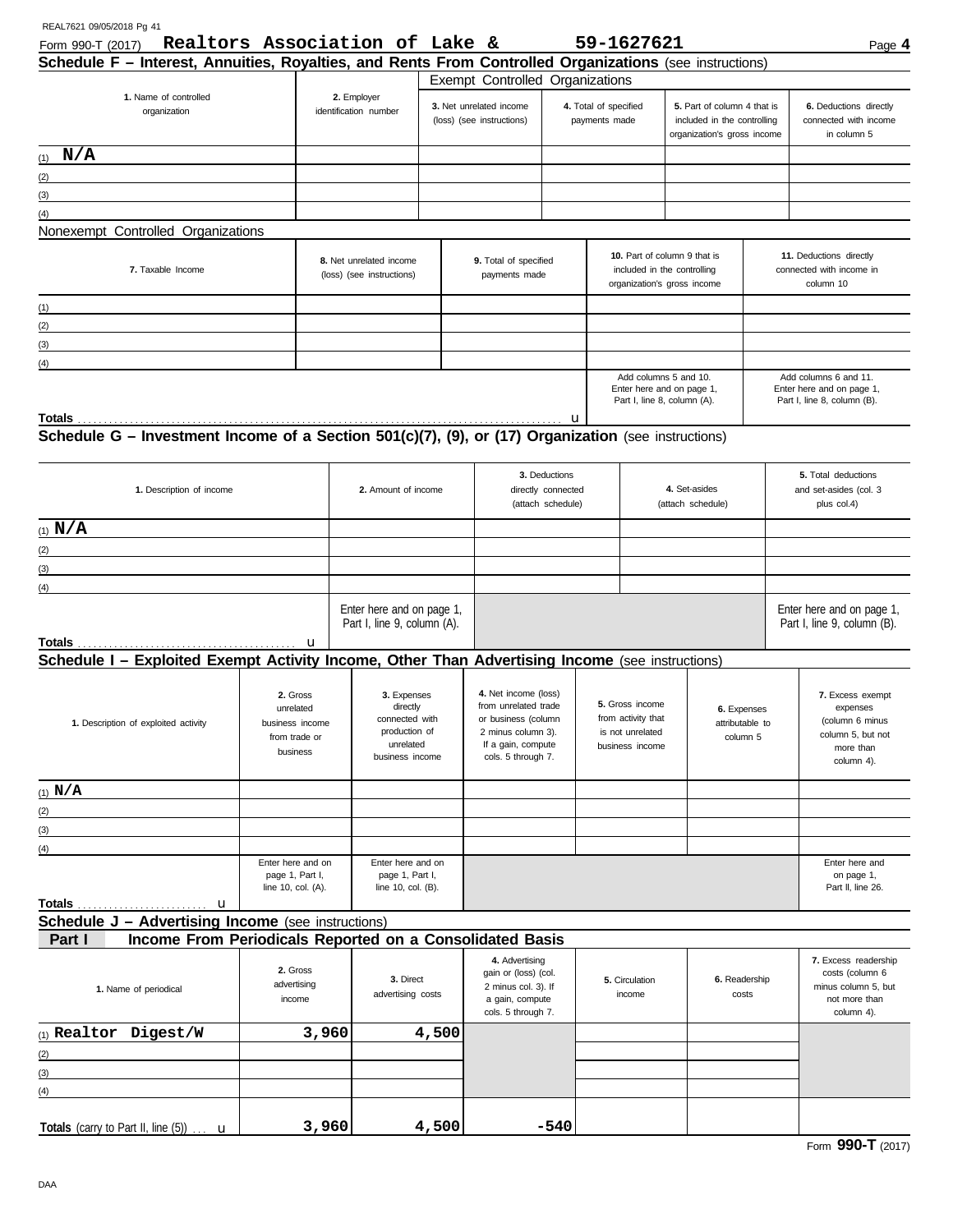Form 990-T (2017) Page **5 Realtors Association of Lake & 59-1627621**

| Part II                                                                           | Income From Periodicals Reported on a Separate Basis (For each periodical listed in Part II, fill in columns |                                                                     |                                                                                                        |                          |                        |                                                                                                       |                                                                                               |
|-----------------------------------------------------------------------------------|--------------------------------------------------------------------------------------------------------------|---------------------------------------------------------------------|--------------------------------------------------------------------------------------------------------|--------------------------|------------------------|-------------------------------------------------------------------------------------------------------|-----------------------------------------------------------------------------------------------|
|                                                                                   | 2 through 7 on a line-by-line basis.)                                                                        |                                                                     |                                                                                                        |                          |                        |                                                                                                       |                                                                                               |
| 1. Name of periodical                                                             | 2. Gross<br>advertising<br>income                                                                            | 3. Direct<br>advertising costs                                      | 4. Advertising<br>gain or (loss) (col.<br>2 minus col. 3). If<br>a gain, compute<br>cols. 5 through 7. | 5. Circulation<br>income | 6. Readership<br>costs |                                                                                                       | 7. Excess readership<br>costs (column 6<br>minus column 5, but<br>not more than<br>column 4). |
| $(1)$ N/A                                                                         |                                                                                                              |                                                                     |                                                                                                        |                          |                        |                                                                                                       |                                                                                               |
| (2)                                                                               |                                                                                                              |                                                                     |                                                                                                        |                          |                        |                                                                                                       |                                                                                               |
| (3)                                                                               |                                                                                                              |                                                                     |                                                                                                        |                          |                        |                                                                                                       |                                                                                               |
| (4)                                                                               |                                                                                                              |                                                                     |                                                                                                        |                          |                        |                                                                                                       |                                                                                               |
|                                                                                   | 3,960                                                                                                        | 4,500                                                               |                                                                                                        |                          |                        |                                                                                                       |                                                                                               |
| <b>Totals, Part II (lines 1-5)</b> $\ldots$ <b>u</b>                              | Enter here and on<br>page 1, Part I,<br>line 11, col. (A).<br>3,960                                          | Enter here and on<br>page 1, Part I,<br>line 11, col. (B).<br>4,500 |                                                                                                        |                          |                        |                                                                                                       | Enter here and<br>on page 1,<br>Part II. line 27.                                             |
| Schedule K - Compensation of Officers, Directors, and Trustees (see instructions) |                                                                                                              |                                                                     |                                                                                                        |                          |                        |                                                                                                       |                                                                                               |
| 1. Name                                                                           |                                                                                                              |                                                                     | 2. Title                                                                                               |                          |                        | 3. Percent of<br>4. Compensation attributable to<br>time devoted to<br>unrelated business<br>business |                                                                                               |
| $(1)$ N/A                                                                         |                                                                                                              |                                                                     |                                                                                                        |                          | %                      |                                                                                                       |                                                                                               |
| (2)                                                                               |                                                                                                              |                                                                     |                                                                                                        |                          | %                      |                                                                                                       |                                                                                               |
| (3)                                                                               |                                                                                                              |                                                                     |                                                                                                        |                          | %                      |                                                                                                       |                                                                                               |
| (4)                                                                               |                                                                                                              |                                                                     |                                                                                                        |                          | %                      |                                                                                                       |                                                                                               |
| Total. Enter here and on page 1, Part II, line 14                                 |                                                                                                              |                                                                     |                                                                                                        |                          | u                      |                                                                                                       |                                                                                               |

Total. Enter here and on page 1, Part II, line 14

Form **990-T** (2017)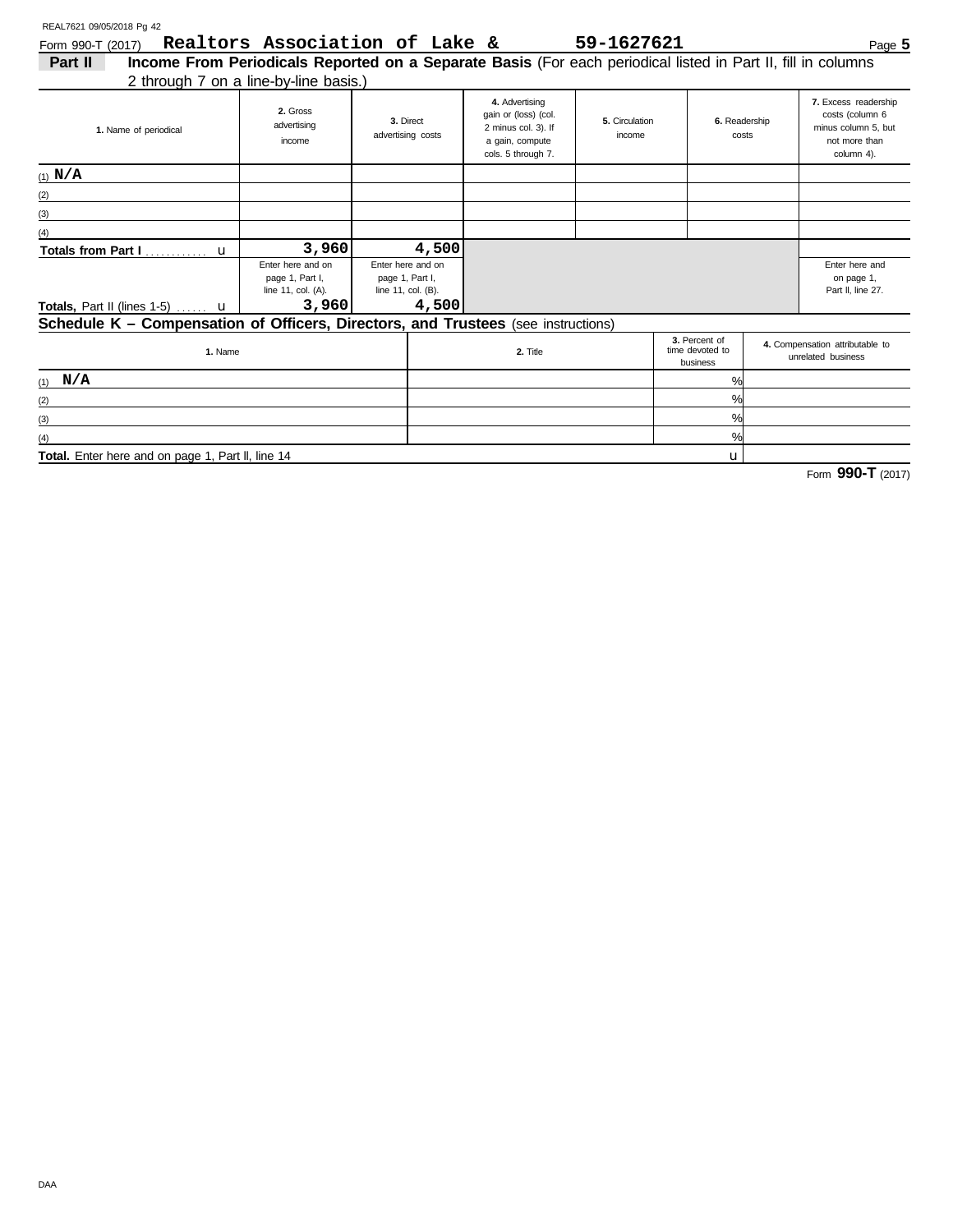## **Statement 1 - Form 990-T, Part II, Line 18 - Interest**

| <b>Description</b> | Amount |
|--------------------|--------|
| Mortgage Interest  | 1,280  |
| Total              | 1,280  |

## **Statement 2 - Form 990-T, Part II, Line 28 - Other Deductions**

| <b>Description</b>         | Amount       |
|----------------------------|--------------|
| Accounting                 | \$<br>1,203  |
| Brokers Council            | 141          |
| Building Insurance         | 703          |
| Collection expense         | 49           |
| Equipment lease            | 4,881        |
| Legal                      | 4,960        |
| Loss on assets disposed    | 548          |
| Office Supplies            | 3,498        |
| Orientation                | 4,100        |
| Postage                    | 193          |
| Professional Dev/Standards | 681          |
| Promotional                | 26           |
| Representation             | 11,518       |
| Software and Support       | 9,162        |
| Staff Training             | 383          |
| Subscriptions and Pub      | 151          |
| Telephone                  | 474          |
| Transportation             | 304          |
| Utilities                  | 4,323        |
| Workers Comp               | 288          |
| Total                      | \$<br>47,586 |